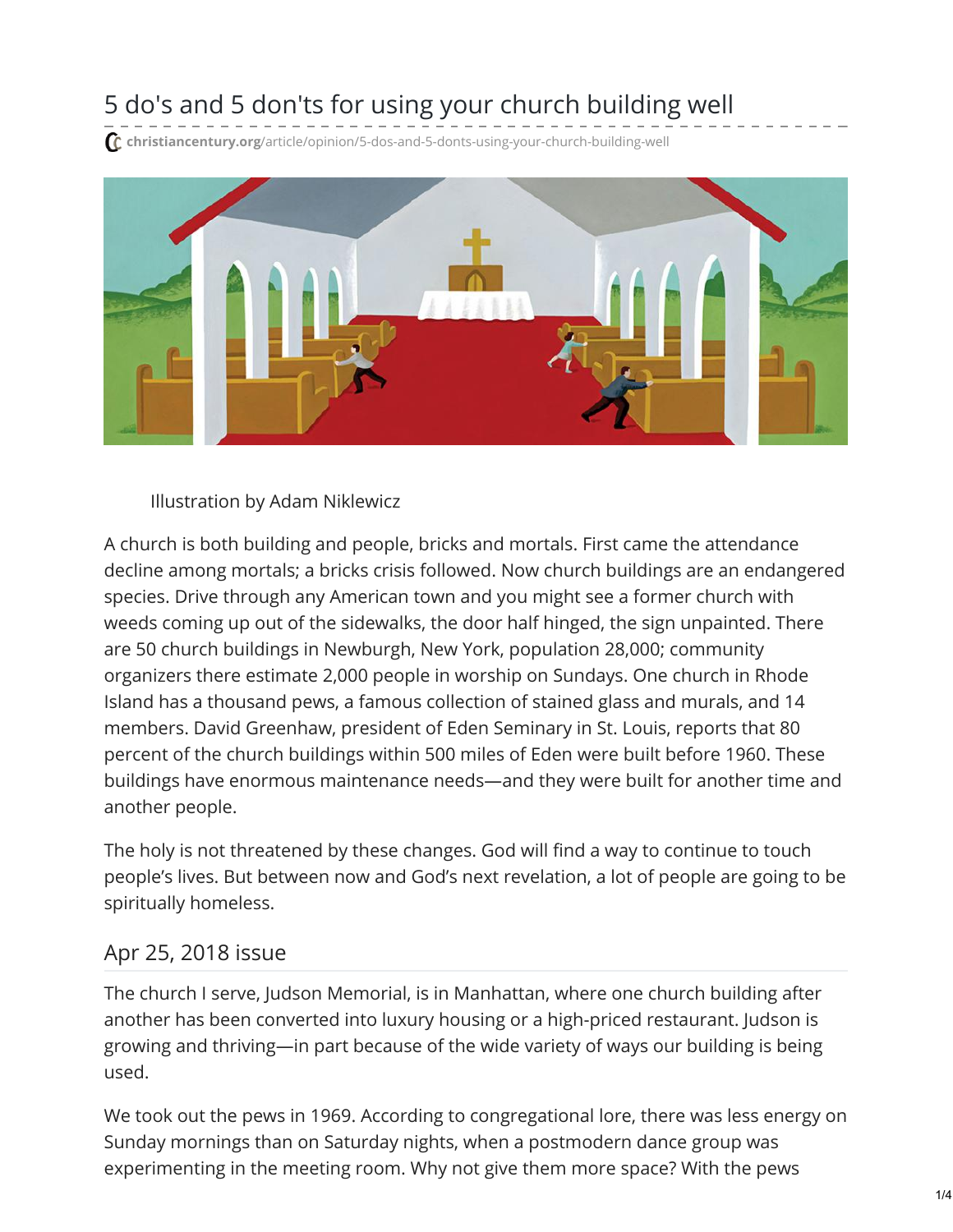gone, we became a center for dance, theater, music, protest, and more. Our guests enhance our membership and Sunday morning participation. And we have become dependent on the income from these events, events we see as central to our ministry.

A space-use policy was devised a decade ago to manage our large building and obtain income for its care—while being able to continue offering free use of the building as well. Every quarter, the staff asks whether we are sticking to the policy: Are we giving away half the available time and space? Are we making money on the other half? More than a third of our million-dollar budget comes from building use. Of the many groups that don't pay, my favorite is Morning Gloryville, a Wednesday morning dance party without alcohol or drugs.

This two-point policy—maximize income for maintenance and maximize mission for ministry—is expensive. Half of our full-time staff is focused on managing the building and our tenants. Each week, 2,200 people come through our doors. Our congregation of 380 or so worships alongside three other congregations. The building's gym is now a theater available for rent. A dance company and school use the building on Monday nights; Tuesday nights the West Village Chorale rehearses. We also rent to movie companies and other market-rate groups as space is available. It rarely is.

Most places are not like Manhattan. Yet congregations in a wide variety of contexts have a common need: to recognize the church building problem and move into some kind of adaptive activity.

To that end, here are five dos and five don'ts, beginning with the don'ts.

*1. Don't keep denying the problem.* What you may imagine as unthinkable is in fact thinkable. When you move out of denial, an array of possibilities opens up for your land, your architecture, your memories, and your hopes. You have an asset along with your deficit, an open window along with the closing door.

*2. Don't rush to take the lowest offer.* Giving up too soon is almost as bad a strategy as giving up too late. Unscrupulous developers would love to hold your land long enough to get some profit out of it; local politicians often just want it back on the tax roll. Churches' notorious lack of business skills can make us sell too soon. If endowments are for rainy days and it is raining now, why not repurpose the building yourself or with a strong partner? It takes great discernment to know when it's time to give up and when you're not there yet.

*3. Don't set up a binary between the building and the people.* Remember the finger game about the church with the steeple and the people? The game is right. The spiritual and the material, the communal and the physical—it's all related. They are not enemies but friends. The binary says the building is profane and the people—and their worship and mission—are holy. But the building and the people alike are both profane and holy. Polishing the building without doing a ministry with it is silly. But the building, if it is not idolized, can be part of the mission. The two are one.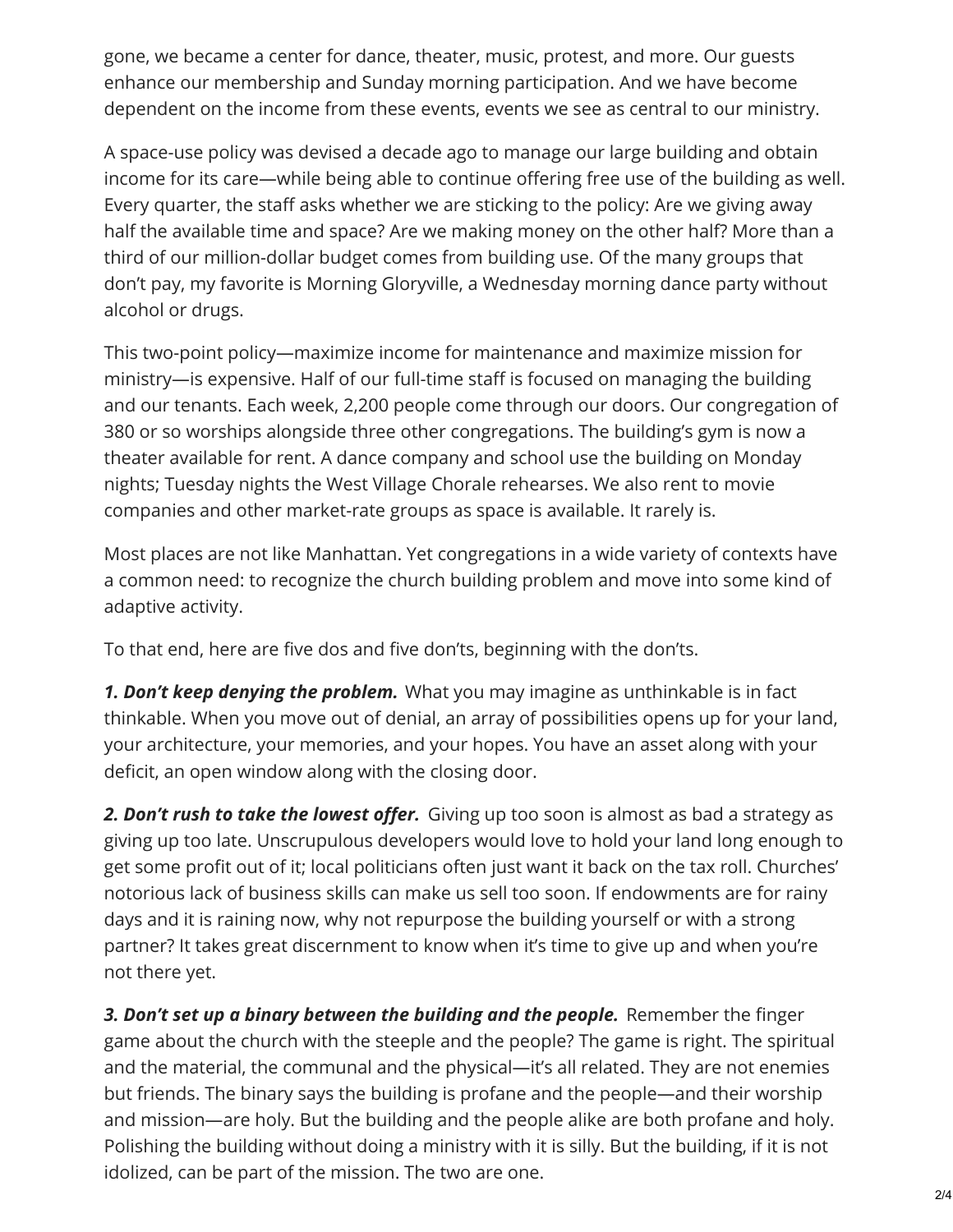*4. Don't let the pastor off the hook.* The building committee shouldn't be the only ones in charge. Refuse to hire pastors who think they are incapable of fundraising or above it. Pastors are the ones who can lead you out. Make them preach about embodiment and incarnation. Get them to help you study the spiritual *why* long enough to become open to the imaginative *how*. Why bother to save church buildings? That is the most important question. Don't ignore it by futzing with the physical details.

*5. Don't go it alone.* There are probably five other congregations nearby that are going through the same thing. Don't think of them as your competition. Together, you might be able to hire and coordinate the resources you need to make smart, future-oriented, demographically based decisions.

The dos follow from the don'ts. They emerge after you clear the deck of denial and its detailed obsessions. After denial—once we're free from the cobwebs of fear and the monkey mind of intersecting messes—we often find a way to think.

*1. Remove the pews from your head, then your heart, and then your sanctuary.* When the sanctuary is static, the energy of worship is often static as well. When the worship space can change, it can look full with 20 people in it or 200. A full set of chairs is spiritually uplifting to those leading worship as well as those participating in it. And the flexibility of chairs means you can use the room for different activities all week long. The possibilities are endless with chairs; they are highly limited with pews.

*2. Imagine five congregations in your building.* Muslims on Friday, Jews on Saturdays. On Sunday, legacy Christians at 11, Pentecostals at two, new immigrants at five. Why would one building not accommodate lots of different worshipers? The building was built for worship. If the specific kind of worship it was built for continues to fill people's hearts and fill the room, great. If it doesn't, why not be more inclusive? God won't be hurt. And many people will honor this approach to the divine. They will be less allergic to religion and its imperialism. They may even brag, "My church is open to all faiths."

*3. Open the space to arts groups and other mission-consistent gatherings.* Encourage group sings. Let dancers rehearse and perform. Bring in musicians of all kinds and invite them to also play in worship. Open your doors to a theater company. An empty space needs partners.

*4. Go green—by using your building more.* The more people use the space, the more efficient its maintenance and energy use are. People who work remotely during the week could use your Sunday school rooms—instead of coffee shops or coworking spaces—and help with the Internet bill. Sunday school parents may want to have a parents' night with child care at the church. Yoga classes can thrive in sacred space. Once your space is being used more and bringing in some income, it's easier to prioritize investing in things like energy conservation, solar power, or even accessibility.

*5. Build partnerships.* The evidence is overwhelming: churches need help raising capital. We need fundraising expertise. Most denominations have offices that attend to building